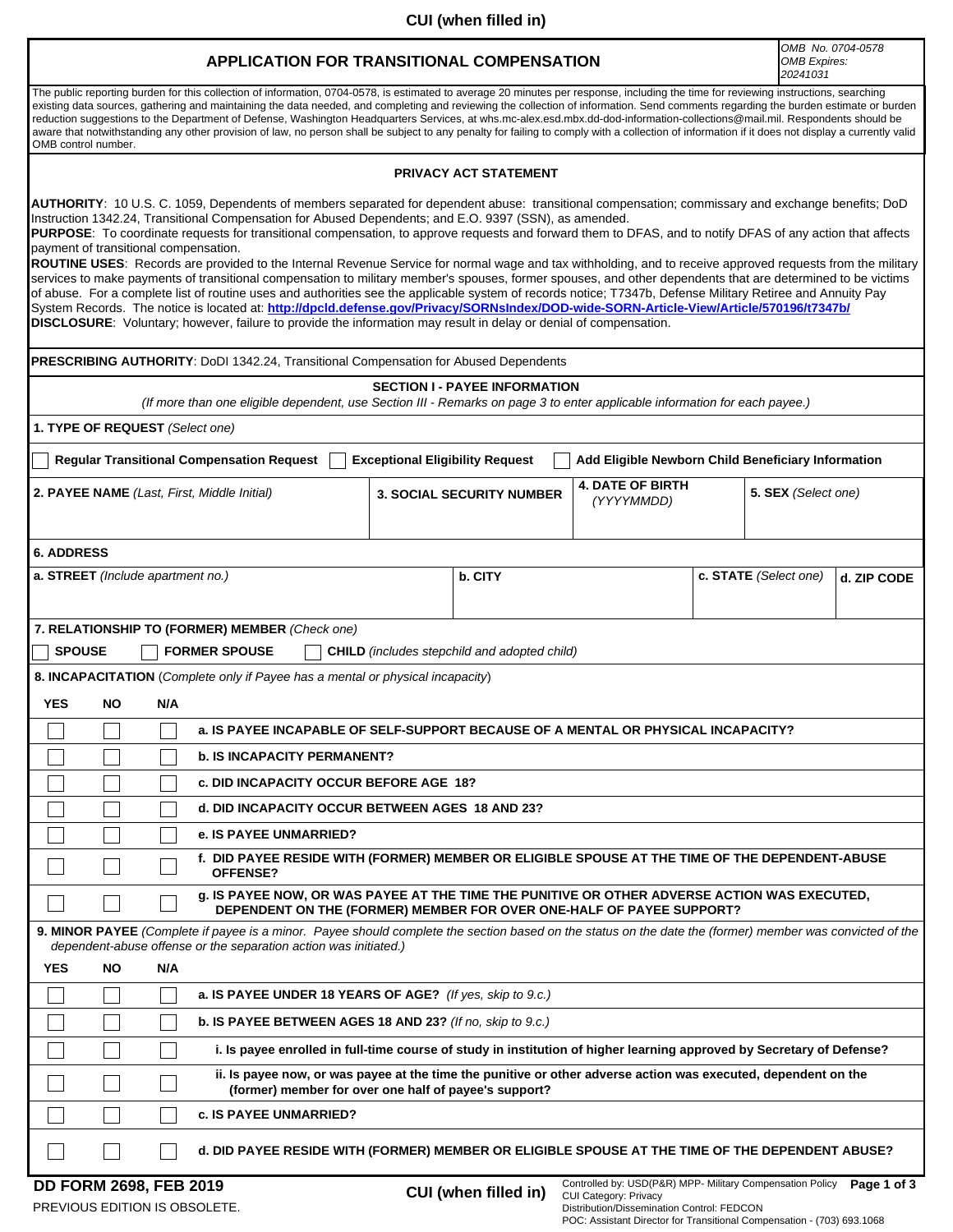## **CUI (when filled in)**

| 10. COURT-APPOINTED GUARDIAN (Complete only if payee has a court-appointed guardian, as defined by DoDI 1342.24)                                                                                                                                                                                                                                                                                                                         |  |                  |                                                                                                      |                                                                                                                                                                    |                             |                     |             |                     |  |
|------------------------------------------------------------------------------------------------------------------------------------------------------------------------------------------------------------------------------------------------------------------------------------------------------------------------------------------------------------------------------------------------------------------------------------------|--|------------------|------------------------------------------------------------------------------------------------------|--------------------------------------------------------------------------------------------------------------------------------------------------------------------|-----------------------------|---------------------|-------------|---------------------|--|
| a. NAME (Last, First, Middle Initial)   b. STREET ADDRESS (Include apartment/suite no.)   c. CITY                                                                                                                                                                                                                                                                                                                                        |  |                  |                                                                                                      |                                                                                                                                                                    |                             | d. STATE            |             | e. ZIP CODE         |  |
|                                                                                                                                                                                                                                                                                                                                                                                                                                          |  |                  |                                                                                                      |                                                                                                                                                                    |                             |                     |             |                     |  |
| 11. CUSTODY OF DEPENDENT CHILDREN (If payee is spouse or former spouse, enter names of dependent children from Section II, block 11 who are in<br>payee's custody. If all, enter "ALL".)                                                                                                                                                                                                                                                 |  |                  |                                                                                                      |                                                                                                                                                                    |                             |                     |             |                     |  |
|                                                                                                                                                                                                                                                                                                                                                                                                                                          |  |                  |                                                                                                      |                                                                                                                                                                    |                             |                     |             |                     |  |
|                                                                                                                                                                                                                                                                                                                                                                                                                                          |  |                  |                                                                                                      |                                                                                                                                                                    |                             |                     |             |                     |  |
| 12. PAYEE CERTIFICATION. I certify, under penalty of law, that the information above is true and correct to the best of my knowledge. I understand that I may<br>not receive payment under both Section 1059 and Section 1408(h) of Title 10, U.S.C. and, if eligible for both, I must elect which to receive. By completing this<br>form, I am electing to receive payment under Section 1059, Title 10, U.S.C. I further certify that: |  |                  |                                                                                                      |                                                                                                                                                                    |                             |                     |             |                     |  |
| a. For spouses/former spouses:                                                                                                                                                                                                                                                                                                                                                                                                           |  |                  | b. For eligible dependents 18 to 23 and court-appointed guardians:                                   |                                                                                                                                                                    |                             |                     |             |                     |  |
| (1) I am not cohabitating with the (former) member.                                                                                                                                                                                                                                                                                                                                                                                      |  |                  | (1) The payee is not cohabitating with the (former) member or an ineligible<br>spouse/former spouse. |                                                                                                                                                                    |                             |                     |             |                     |  |
| (2) I have not remarried.                                                                                                                                                                                                                                                                                                                                                                                                                |  |                  |                                                                                                      | (2) The payee is not married.                                                                                                                                      |                             |                     |             |                     |  |
| (3) I have custody of the dependent children listed in block 11.                                                                                                                                                                                                                                                                                                                                                                         |  |                  |                                                                                                      | (3) The payee resided with the (former) member or eligible spouse at the time of<br>the dependent abuse offense resulting in conviction/administrative separation. |                             |                     |             |                     |  |
| (4) I was married to the (former) member in Section II, block 2 at the time of<br>the                                                                                                                                                                                                                                                                                                                                                    |  |                  |                                                                                                      | (4) I will notify DFAS within 30 days of any changes in payee's status, such as<br>the payee marrying or cohabitating with the (former) member or ineligible       |                             |                     |             |                     |  |
| dependent abuse offense resulting in conviction/administrative separation.<br>(5) I will notify DFAS within 30 days of any changes in status, such as                                                                                                                                                                                                                                                                                    |  |                  |                                                                                                      | spouse/former spouse.                                                                                                                                              |                             |                     |             |                     |  |
| remarrying or cohabitating with the former spouse.<br>c. SIGNATURE (Applicant acknowledges that acceptance of payments if the                                                                                                                                                                                                                                                                                                            |  |                  |                                                                                                      |                                                                                                                                                                    |                             |                     |             |                     |  |
| offender rejoins household is punishable under the law.)                                                                                                                                                                                                                                                                                                                                                                                 |  |                  |                                                                                                      |                                                                                                                                                                    | d. DATE SIGNED (YYYYMMDD)   |                     |             |                     |  |
|                                                                                                                                                                                                                                                                                                                                                                                                                                          |  |                  |                                                                                                      |                                                                                                                                                                    |                             |                     |             |                     |  |
|                                                                                                                                                                                                                                                                                                                                                                                                                                          |  |                  |                                                                                                      |                                                                                                                                                                    |                             |                     |             |                     |  |
|                                                                                                                                                                                                                                                                                                                                                                                                                                          |  |                  | <b>SECTION II - MEMBER IDENTIFICATION</b>                                                            |                                                                                                                                                                    |                             |                     |             |                     |  |
| 1. BRANCH OF SERVICE (Select one)                                                                                                                                                                                                                                                                                                                                                                                                        |  | <b>AIR FORCE</b> | <b>ARMY</b>                                                                                          |                                                                                                                                                                    |                             | <b>MARINE CORPS</b> | <b>NAVY</b> |                     |  |
| 2. MEMBER NAME (Last, First, Middle Initial)                                                                                                                                                                                                                                                                                                                                                                                             |  |                  | 3. PAY GRADE (Prior to<br>conviction or separation)                                                  | <b>5. DATE OF BIRTH</b><br><b>4. SOCIAL SECURITY NUMBER</b><br>(YYYYMMDD)                                                                                          |                             |                     |             | 6. SEX (Select one) |  |
|                                                                                                                                                                                                                                                                                                                                                                                                                                          |  |                  |                                                                                                      |                                                                                                                                                                    |                             |                     |             |                     |  |
| <b>7. OBLIGATED SERVICE DATES</b>                                                                                                                                                                                                                                                                                                                                                                                                        |  |                  | a. ACTIVE DUTY SERVICE ENTRY DATE                                                                    | <b>b. EXPIRATION OF ACTIVE OBLIGATED SERVICE</b><br>(Enlisted only)                                                                                                |                             |                     |             |                     |  |
| <b>8. PAYMENT DATES</b>                                                                                                                                                                                                                                                                                                                                                                                                                  |  |                  |                                                                                                      |                                                                                                                                                                    |                             | a. START            |             | b. STOP             |  |
| <b>c. BASIS FOR START DATE</b>                                                                                                                                                                                                                                                                                                                                                                                                           |  |                  |                                                                                                      | 9. DATE OF APPROVAL OF THE COURT-MARTIAL                                                                                                                           |                             |                     |             |                     |  |
|                                                                                                                                                                                                                                                                                                                                                                                                                                          |  |                  |                                                                                                      | SENTENCE/ADMINISTRATIVE SEPARATION<br>$\overline{\phantom{a}}$                                                                                                     |                             |                     |             |                     |  |
| 10. APPROVING OFFICIAL CERTIFICATION. I certify that the offense resulting in court-martial conviction or involved in administrative separation is a                                                                                                                                                                                                                                                                                     |  |                  |                                                                                                      |                                                                                                                                                                    |                             |                     |             |                     |  |
| dependent-abuse offense in accordance with DoD regulations. If married, the spouse was not a participant in the abuse offense.<br>b. TITLE<br>c. DATE SIGNED<br>a. NAME/SIGNATURE                                                                                                                                                                                                                                                        |  |                  |                                                                                                      |                                                                                                                                                                    | d. TELEPHONE (Include)      |                     |             |                     |  |
|                                                                                                                                                                                                                                                                                                                                                                                                                                          |  |                  |                                                                                                      |                                                                                                                                                                    |                             |                     |             | area code)          |  |
|                                                                                                                                                                                                                                                                                                                                                                                                                                          |  |                  |                                                                                                      |                                                                                                                                                                    |                             |                     |             |                     |  |
| e. STREET ADDRESS (Include apartment or suite no.)                                                                                                                                                                                                                                                                                                                                                                                       |  |                  | f. CITY                                                                                              | h. ZIP CODE<br>g. STATE<br>$\blacktriangledown$                                                                                                                    |                             |                     |             |                     |  |
| 11. DEPENDENT CHILDREN AT THE TIME OF THE ABUSE (Continue in Section III Remarks, if necessary)                                                                                                                                                                                                                                                                                                                                          |  |                  |                                                                                                      |                                                                                                                                                                    |                             |                     |             |                     |  |
| a. NAME (Last, First, Middle Initial)                                                                                                                                                                                                                                                                                                                                                                                                    |  |                  | <b>b. SOCIAL SECURITY NUMBER</b>                                                                     |                                                                                                                                                                    | c. DATE OF BIRTH (YYYYMMDD) |                     |             |                     |  |
|                                                                                                                                                                                                                                                                                                                                                                                                                                          |  |                  |                                                                                                      |                                                                                                                                                                    |                             |                     |             |                     |  |
|                                                                                                                                                                                                                                                                                                                                                                                                                                          |  |                  |                                                                                                      |                                                                                                                                                                    |                             |                     |             |                     |  |
|                                                                                                                                                                                                                                                                                                                                                                                                                                          |  |                  |                                                                                                      |                                                                                                                                                                    |                             |                     |             |                     |  |
|                                                                                                                                                                                                                                                                                                                                                                                                                                          |  |                  |                                                                                                      |                                                                                                                                                                    |                             |                     |             |                     |  |
|                                                                                                                                                                                                                                                                                                                                                                                                                                          |  |                  |                                                                                                      |                                                                                                                                                                    |                             |                     |             |                     |  |
|                                                                                                                                                                                                                                                                                                                                                                                                                                          |  |                  |                                                                                                      |                                                                                                                                                                    |                             |                     |             |                     |  |